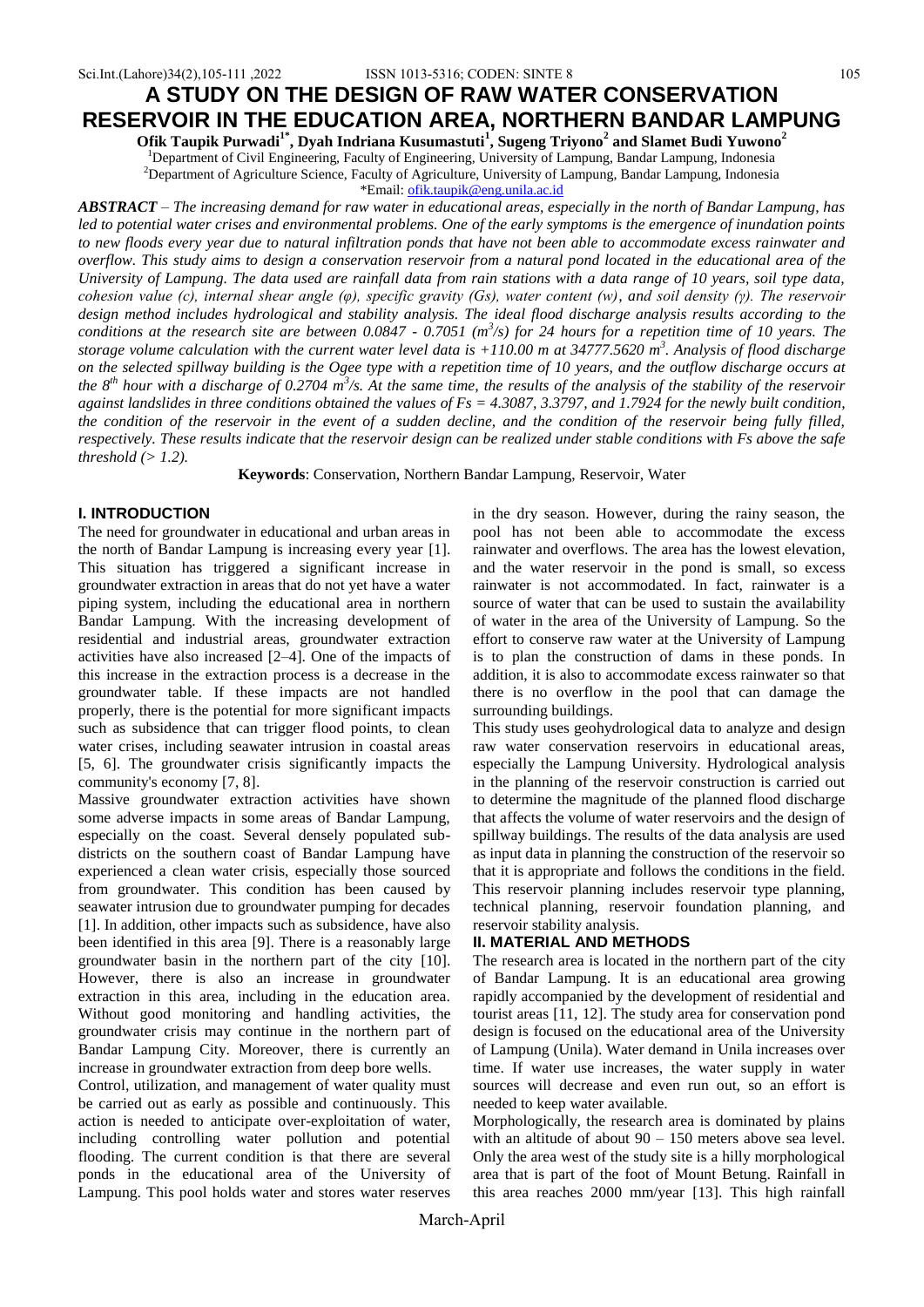causes the water supply into the aquifer to be quite good, especially in unconfined aquifers. However, in the last 10 years, heavy rainfall has also resulted in runoff which causes inundation points to floods. This condition is in line with the increase in land-use change into built-up land and the increase in groundwater extraction.

In the educational area of the University of Lampung, there are several natural ponds. This pool holds water and stores water reserves in the dry season. However, during the rainy season, the pool has not been able to accommodate the excess rainwater and overflows. This is because the area has the lowest elevation and the water reservoir in the pond is small, so excess rainwater is not accommodated. Rainwater is a source of water that can be used to sustain the availability of water in the area of the University of Lampung. One of the most potential locations for constructing a conservation pond is shown in Figure 1.



**Figure 1. Location of potential raw water conservation reservoir development in Unila.**

In planning this conservation reservoir, the required data include topographic data, hydrological data in the form of rainfall data from rain stations with a data range of 10 years, soil data in the form of soil type data, cohesion value (c), internal shear angle (φ), specific gravity (Gs), moisture content (w) and soil density (γ). These data are secondary data because they are obtained from previous research and archival data from related agencies. Data analysis was carried out, including topographic, hydrological, soil, and water quality. The results of data analysis on topographic data are the capacity or storage volume. For hydrological data, the analysis results are in the form of planned flood discharge (maximum discharge).

Dam stability is a construction calculation to determine the reservoir's dimensions to withstand the loads and forces acting on the reservoir under any circumstances. Checking the stability of the reservoir body is carried out, including checking for overturning, shearing, and failure of the carrying capacity.

Hydrological analysis in the planning of the reservoir construction is carried out to determine the magnitude of the planned flood discharge that affects the volume of water reservoirs and the design of spillway buildings. The calculation of the planned flood discharge in this study was carried out using daily rainfall data due to the unavailability of discharge data. The daily rain data will be processed into planned rainfall, which is then analyzed into planned flood discharge. Rainfall data were obtained from the nearest rain station around the reservoir construction planning site. The rainfall data were obtained from the closest monitoring station to the research area, namely the Polinela Station, as shown in Table 1.

To determine the design of flood discharge used, the rational method. This rational method is oriented to calculating peak discharge which has the following equation form.

$$
Q_T = 0.278 \times C \times I \times A \tag{1}
$$

where  $Q_T$  is the peak discharge (m<sup>3</sup>/s) for repetition time year, and  $I$  is the average rainfall intensity (mm/hour). Then A and C are the catchment area  $(m^2)$  and the runoff coefficient, respectively.

One of the functions of the reservoir is flood control at a river drainage location. If there is a flood, the water level in the reservoir will rise little by little until it reaches the threshold of the spillway. Some of the flood water will pass through the spillway, while the rest will cause the water level in the reservoir to rise. The floodwater surface elevation in the reservoir can be calculated using flood routing. The following is the basic formula for calculating load routing according to Soedibyo [14]:

$$
\frac{I_1 + I_2}{2} \cdot t - \frac{O_1 + O_2}{2} \cdot t = S_2 - S_1 \tag{2}
$$

where *I* is *inflow* ( $m^3$ /s) and *O* is *outflow* ( $m^3$ /s), while  $S_2 - S_1$  is the additional water stored in the reservoir (m), while  $t$  is the period of time (s).

The results of the data analysis are used as input data in planning the construction of the reservoir so that it is appropriate and follows the conditions in the field. This reservoir planning includes reservoir type planning, technical planning, reservoir foundation planning, and reservoir stability analysis. The reservoir stability analysis includes an analysis of the forces acting on the

| NO | YEAR | <b>JAN</b> | <b>FEB</b> | <b>MAR</b> | <b>APR</b> | <b>MAY</b> | <b>JUN</b> | JUL  | AGU  | <b>SEP</b> | <b>OCT</b> | NOV  | <b>DES</b> | <b>MAX</b> |
|----|------|------------|------------|------------|------------|------------|------------|------|------|------------|------------|------|------------|------------|
|    | 2009 | 75.2       | 20.5       | 41.7       | 52.7       | 37.2       | 63.4       | 29.7 | 26.6 | 8.5        | 35.2       | 30.9 | 31.3       | 75.2       |
| 2  | 2010 | 34.1       | 32.3       | 76.9       | 47         | 27.6       | 46.2       | 81.5 | 40.3 | 35.6       | 60.04      | 69.5 | 73.9       | 81.5       |
| 3  | 2011 | 52.1       | 17.8       | 23.6       | 68.9       | 11.1       | 28.1       | 25.2 | 11.3 | 2.9        | 58.8       | 50.3 | 41.5       | 68.9       |
| 4  | 2012 | 34.6       | 66.8       | 14.5       | 72.7       | 64         | 30.6       | 11.1 | 10.7 | 0          | 106.3      | 41.2 | 57         | 106.3      |
| 5. | 2013 | 54.7       | 107.9      | 70         | 93.8       | 40.8       | 25.4       | 93.5 | 15.5 | 16.7       | 55.6       | 26.2 | 59.3       | 107.9      |
| 6  | 2014 | 35.4       | 51.2       | 102.8      | 26.4       | 33.8       | 41.2       | 30.9 | 62.9 | $\Omega$   | 23.4       | 23.4 | 58.3       | 102.8      |
| 7  | 2015 | 54.7       | 75.7       | 79.8       | 91.6       | 36.6       | 19.1       | 64.8 | 26.6 | 44.2       | 59.8       | 23.5 | 60.1       | 91.6       |
| 8  | 2016 | 83.4       | 87.5       | 50.3       | 74.2       | 31.5       | 42.3       | 50.1 | 18.5 | 18.5       | 57.9       | 28.7 | 50.6       | 87.5       |
| 9  | 2017 | 39.2       | 159.6      | 52.5       | 50.1       | 10.1       | 36         | 12.9 | 17.1 | 40.5       | 18.2       | 74.4 | 52.3       | 159.6      |
| 10 | 2018 | 33.6       | 53.2       | 65.3       | 55.6       |            |            |      |      |            |            |      |            | 65.3       |

**Table 1. Maximum daily rainfall data (mm) at Polinela Station**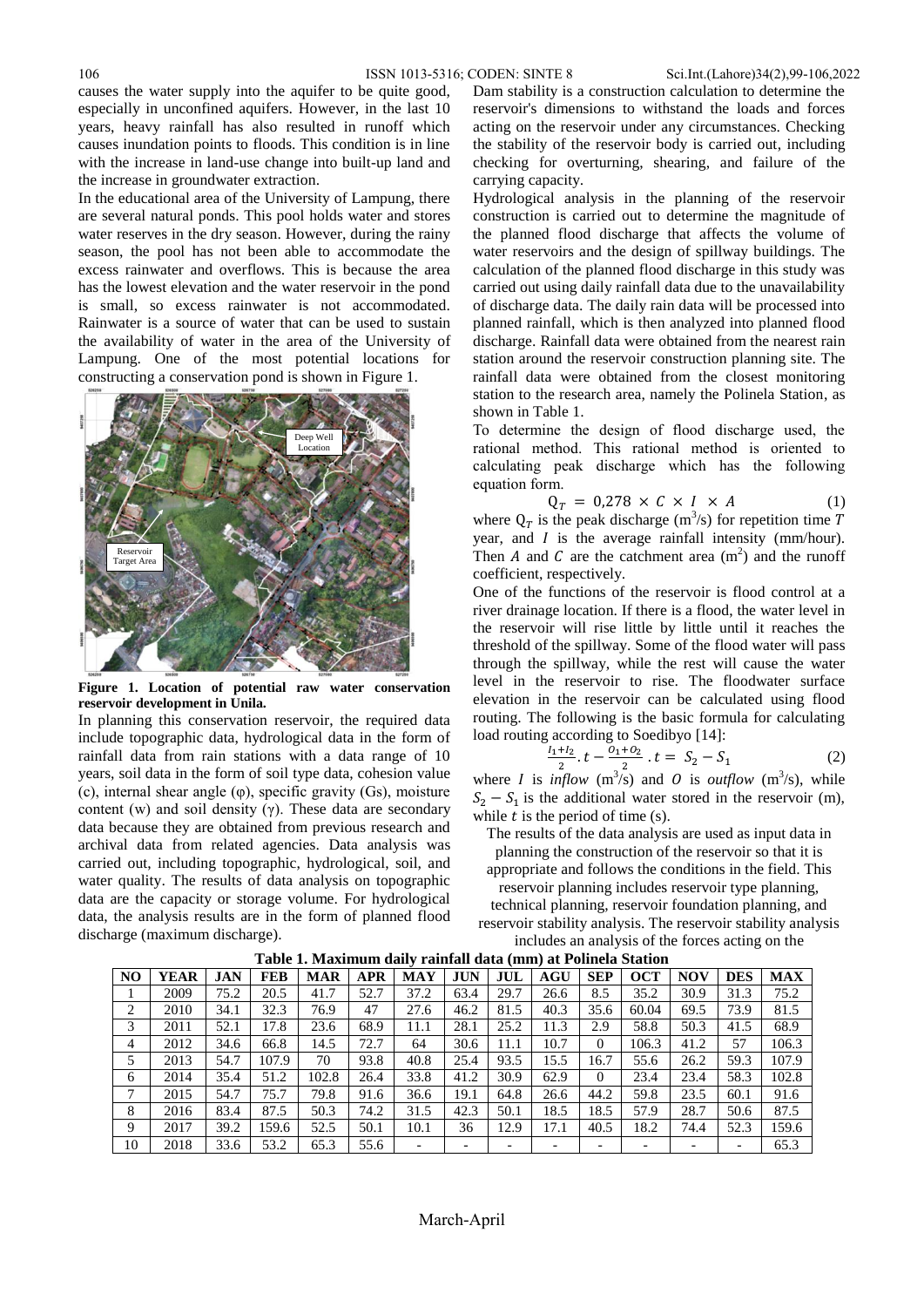Sci.Int.(Lahore)34(2),105-111 ,2022 ISSN 1013-5316; CODEN: SINTE 8 107 **Table 2. Results of calculation of rainfall intensity and planned discharge**

|                |              |                 |                  | $\mathbf 0$      |         |                     |             |           |
|----------------|--------------|-----------------|------------------|------------------|---------|---------------------|-------------|-----------|
| Hour           | $2 \,\rm yr$ | 5 <sub>yr</sub> | 10 <sub>yr</sub> | 25 <sub>yr</sub> | 50 yr   | $100 \,\mathrm{yr}$ | $I$ (mm/hr) | $(m^3/s)$ |
| 1              | 30.6593      | 38.9764         | 53.8313          | 53.8313          | 60.8110 | 68.3634             | 53.8313     | 0.7051    |
| $\overline{2}$ | 19.3097      | 24.5479         | 33.9037          | 33.9037          | 38.2997 | 43.0563             | 33.9037     | 0.4441    |
| 3              | 14.7340      | 18.7310         | 25.8699          | 25.8699          | 29.2242 | 32.8536             | 25.8699     | 0.3388    |
| $\overline{4}$ | 12.1615      | 15.4606         | 21.3531          | 21.3531          | 24.1217 | 27.1175             | 21.3531     | 0.2797    |
| 5              | 10.4797      | 13.3226         | 18.4002          | 18.4002          | 20.7859 | 23.3674             | 18.4002     | 0.2410    |
| 6              | 9.2797       | 11.7971         | 16.2932          | 16.2932          | 18.4058 | 20.6917             | 16.2932     | 0.2134    |
| 7              | 8.3730       | 10.6444         | 14.7012          | 14.7012          | 16.6074 | 18.6699             | 14.7012     | 0.1926    |
| $\,8\,$        | 7.6595       | 9.7373          | 13.4485          | 13.4485          | 15.1922 | 17.0790             | 13.4485     | 0.1761    |
| 9              | 7.0808       | 9.0016          | 12.4324          | 12.4324          | 14.0444 | 15.7886             | 12.4324     | 0.1628    |
| 10             | 6.6003       | 8.3908          | 11.5887          | 11.5887          | 13.0913 | 14.7171             | 11.5887     | 0.1518    |
| 11             | 6.1937       | 7.8739          | 10.8749          | 10.8749          | 12.2850 | 13.8107             | 10.8749     | 0.1424    |
| 12             | 5.8445       | 7.4300          | 10.2617          | 10.2617          | 11.5923 | 13.0320             | 10.2617     | 0.1344    |
| 13             | 5.5407       | 7.0437          | 9.7282           | 9.7282           | 10.9896 | 12.3544             | 9.7282      | 0.1274    |
| 14             | 5.2734       | 6.7040          | 9.2591           | 9.2591           | 10.4596 | 11.7586             | 9.2591      | 0.1213    |
| 15             | 5.0363       | 6.4025          | 8.8426           | 8.8426           | 9.9892  | 11.2298             | 8.8426      | 0.1158    |
| 16             | 4.8241       | 6.1327          | 8.4701           | 8.4701           | 9.5683  | 10.7566             | 8.4701      | 0.1109    |
| 17             | 4.6329       | 5.8897          | 8.1344           | 8.1344           | 9.1891  | 10.3303             | 8.1344      | 0.1065    |
| 18             | 4.4596       | 5.6694          | 7.8301           | 7.8301           | 8.8454  | 9.9439              | 7.8301      | 0.1026    |
| 19             | 4.3016       | 5.4686          | 7.5528           | 7.5528           | 8.5321  | 9.5917              | 7.5528      | 0.0989    |
| 20             | 4.1570       | 5.2846          | 7.2987           | 7.2987           | 8.2451  | 9.2691              | 7.2987      | 0.0956    |
| 21             | 4.0238       | 5.1154          | 7.0650           | 7.0650           | 7.9811  | 8.9723              | 7.0650      | 0.0925    |
| 22             | 3.9009       | 4.9591          | 6.8492           | 6.8492           | 7.7372  | 8.6982              | 6.8492      | 0.0897    |
| 23             | 3.7869       | 4.8143          | 6.6491           | 6.6491           | 7.5112  | 8.4441              | 6.6491      | 0.0871    |
| 24             | 3.6810       | 4.6795          | 6.4630           | 6.4630           | 7.3010  | 8.2077              | 6.4630      | 0.0847    |

reservoir horizontally and vertically and overturning and shear analysis. The output or result of the planning stage of this reservoir construction is in the form of a plan drawing. **III. RESULT AND DISCUSSIONS**

# **3.1. The results of the calculation of rainfall and planned discharge**

Maximum daily rainfall is the maximum daily rainfall data taken every year, which will be used to calculate the design flood discharge. The frequency analysis results using the Pearson Log method and rainfall intensity with the Mononobe equation obtained the results of calculations for a period of 1 to 24 hours for up to 100 years (Table 2). The calculation of the planned discharge is carried out using the Rational method because the watershed area is only 0.07291  $km^2$ , less than 12  $km^2$  [15]. Determination of the repetition time following the Regulation of the Minister of Public Works No. 12 of 2014, which is if the watershed area is <10 ha, a 2-year repetition period is used, but to maintain the safety of the reservoir, there will be changes in land use in the watershed within a 2-year period, which will cause an increase in flood discharge. Therefore, a 10-year repetition period is used as time ideal repetition.

# **3.2. Reservoir Volume**

The current reservoir volume of the reservoir can be calculated using topographic data (Figure 2). The topographic data used in this study has a height difference (contour) of 0.5 m. Each elevation has a different area. The volume can be calculated by constraining two successive contours.



**Figure 2. Topographic profile and existing water level**

The design reservoir volume is calculated according to the height or depth, area of the reservoir, and the slope of the reservoir body. Basically, the planned reservoir volume calculation is not much different from the cur-

| <b>Elevation</b><br>(m) | Z<br>(m)      | <b>Total Area</b><br>(m <sup>2</sup> ) | <b>Storage Volume</b><br>(m <sup>3</sup> ) |
|-------------------------|---------------|----------------------------------------|--------------------------------------------|
| 107.00                  | 0.0           | 724.695                                | 0.000                                      |
| 107.50                  | 0.5           | 935.809                                | 3158.142                                   |
| 108.00                  | 0.5           | 1167.737                               | 3475.879                                   |
| 108.50                  | 0.5           | 1420.720                               | 3806.111                                   |
| 109.00                  | 0.5           | 1693.649                               | 4147.046                                   |
| 109.50                  | $0.5^{\circ}$ | 1985.065                               | 4496.923                                   |
| 110.00                  | 0.5           | 2293.316                               | 4857.300                                   |
|                         | <b>Total</b>  | 34777.56                               |                                            |



**Figure 3. Graph of the relationship between elevation, area, and volume of inundation**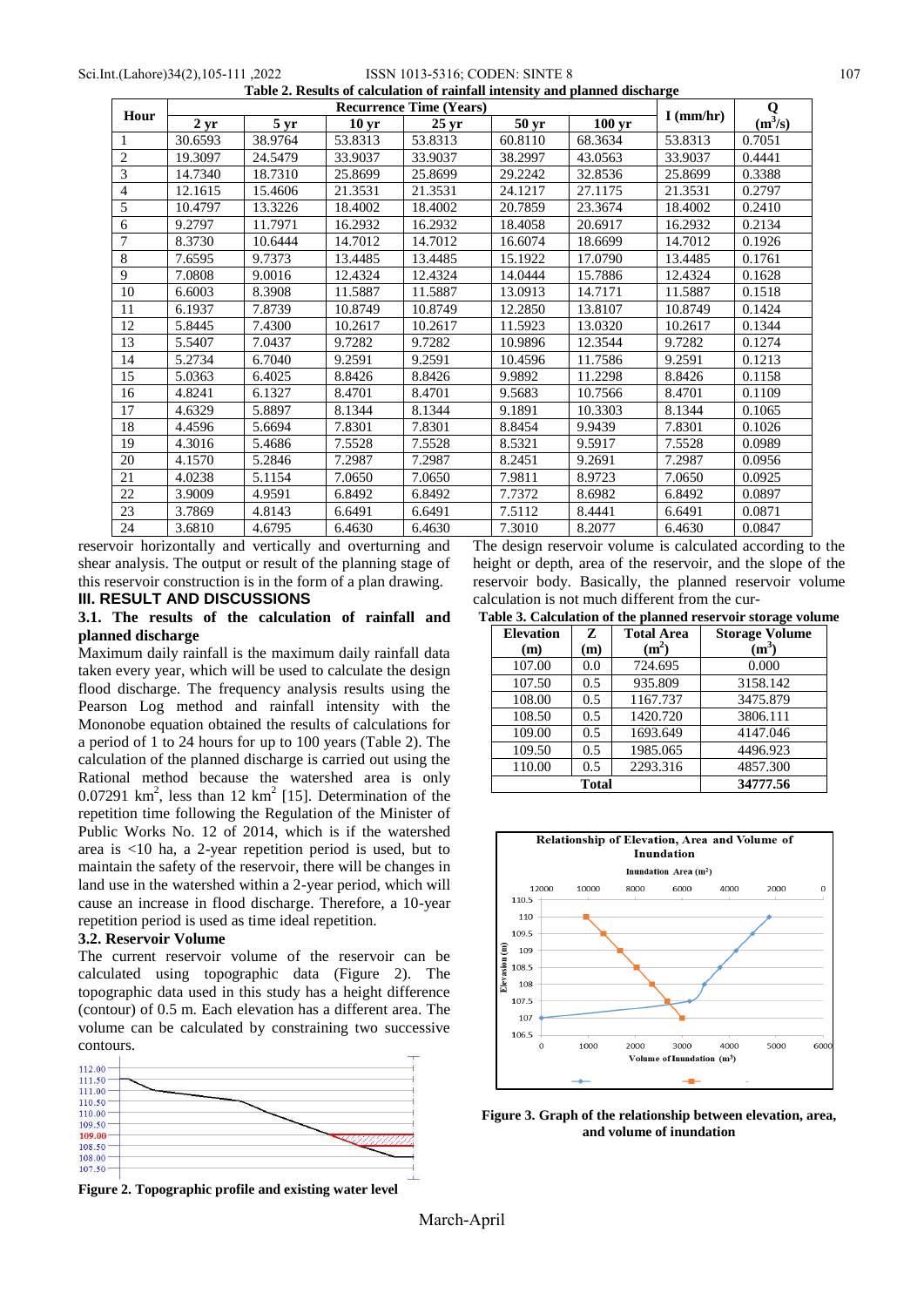108 ISSN 1013-5316; CODEN: SINTE 8 Sci.Int.(Lahore)34(2),99-106,2022



**Figure 4. Flood Routing graph of 10 years of repetition.**

-rent reservoir volume. The planned reservoir storage volume calculation can be seen in Table 3. Based on field measurements, the current water level is +110.00 m with a storage volume of  $34777.5620$  m<sup>3</sup>. The relationship between elevation, area and volume of inundation is shown in Figure 3.

### **3.3. Flood Routing**

In reservoir planning, the planned normal water level is  $+110.00$  m with a reservoir volume of 34777.5620 m<sup>3</sup>. The flood discharge that overflows on the spillway building is selected for the flood discharge with a repetition time of 10 years with the type of overflow building of the Ogee type. Based on the calculations that have been made, it is obtained that the outflow discharge occurs at the 8th hour with a discharge of  $0.2704 \text{ m}^3/\text{s}$ , as shown in Figure 4.

## **3.4 Reservoir Planning**

The reservoir type in the conservation pond planning in the selected research area is a single pond type. The selection of this type is based on its purpose, namely to accommodate excess rainwater. In addition, based on its location in the flow of water, this reservoir is a reservoir in the flow of water because it does not stem the flow of water. Then based on the type of construction, this dam is planned as an embankment reservoir. It is a rain-fed and spring-loaded reservoir based on the water source. In planning the reservoir body, several parts need to be considered, namely the width of the peak, the slope of the embankment slope, the height of the guard, and the height of the reservoir body. Based on the Guidance for Making Reservoir [16], The width of the peak in the reservoir is determined based on the type of body of the reservoir and the height of the reservoir. For this reason, with an embankment reservoir body type and a height of fewer than 5 meters, the peak width of the reservoir is 2 meters. Meanwhile, the reservoir body is designed with a homogeneous fill and a height of fewer than 10 m. The slope is 1:3 with a guard height of 0.5 m, and the height of the reservoir body is 4 m.

The spillway is designed with the ogee type to drain the excess water when the flood discharge occurs. This spillway is designed from masonry/concrete. The following is the technical data needed in planning shown in Table 4.



The flow control channel regulates the flow of water so that the flow speed is low, but the water discharge is large. The flow control channel is designed by taking into account the overflow outflow so that the velocity of the water in the flow control channel can be obtained. In analyzing the launch channel, Bernoulli's equation is used, it is obtained that the depth of the water plus the difference in height between the energy line and the water surface is the same with the assumption of 0.969 m with a speed of 3.72 m/s so that the Froude number (Fr) is 3.69. The design of the spillway is shown in Figure 5.

### **3.5. Stability Analysis**

In this study, the body of the pond that is reviewed is the body of the pond around the overflow building because the elevation behind the pond body is lower. To overcome the failure in the slope stability of the reservoir, analysis was carried out on three conditions: the condition of the newly completed construction, the condition of the reservoir in the event of a sudden decline, and the condition of the reservoir being fully developed filled. The scheme for calculating the stability of the embankment slope in a newly constructed condition is carried out using the circular sliding plane wedge method, as shown in Figure 6.



**Figure 6. Stability analysis schematic using the newly constructed circular sliding plane wedge method.**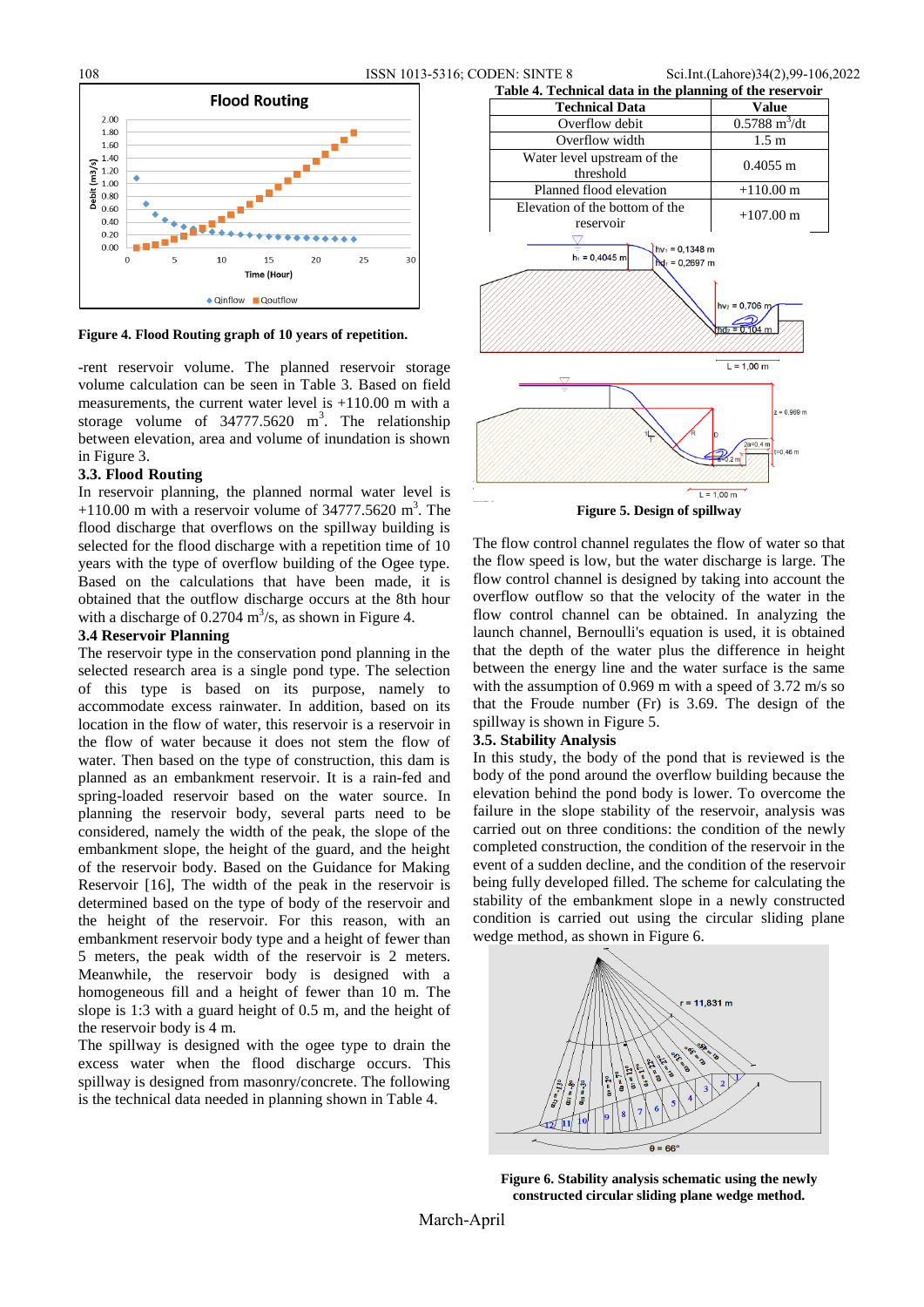| <b>Slice</b>   | A<br>(m <sup>2</sup> ) | W<br>(t/m) | $\alpha$<br>$^{(0)}$ | $sin \alpha$ | cos a  | $T =$<br>$W.$ Sin $\alpha$<br>(t/m) | $N =$<br>W.cos<br>$\alpha$<br>(t/m) | $Ne =$<br>e.W.<br>$\sin \alpha$<br>(t/m) | $Te =$<br>e.W.<br>$\cos \alpha$<br>(t/m) |         | C.1     |
|----------------|------------------------|------------|----------------------|--------------|--------|-------------------------------------|-------------------------------------|------------------------------------------|------------------------------------------|---------|---------|
|                | 0.5148                 | 0.5251     | 45                   | 0.7071       | 0.7071 | 0.3713                              | 0.3713                              | 0.0622                                   | 0.0622                                   |         |         |
| $\overline{2}$ | 1.4132                 | 1.4415     | 39                   | 0.6293       | 0.7771 | 0.9071                              | 1.1202                              | 0.1521                                   | 0.1878                                   |         | 28.0601 |
| 3              | 1.9643                 | 2.0036     | 33                   | 0.5446       | 0.8387 | 1.0912                              | 1.6803                              | 0.1829                                   | 0.2817                                   |         |         |
| 4              | 2.2044                 | 2.2485     | 27                   | 0.4540       | 0.8910 | 1.0208                              | 2.0034                              | 0.1711                                   | 0.3359                                   |         |         |
| 5              | 2.3309                 | 2.3775     | 22                   | 0.3746       | 0.9272 | 0.8906                              | 2.2044                              | 0.1493                                   | 0.3695                                   |         |         |
| 6              | 2.3377                 | 2.3845     | 17                   | 0.2924       | 0.9563 | 0.6971                              | 2.2803                              | 0.1169                                   | 0.3823                                   | 13.6214 |         |
| 7              | 2.2549                 | 2.3000     | 12                   | 0.2079       | 0.9781 | 0.4782                              | 2.2497                              | 0.0802                                   | 0.3771                                   |         |         |
| 8              | 2.0765                 | 2.1180     | 7                    | 0.1219       | 0.9925 | 0.2581                              | 2.1022                              | 0.0433                                   | 0.3524                                   |         |         |
| 9              | 1.8225                 | 1.8590     | 2                    | 0.0349       | 0.9994 | 0.0649                              | 1.8578                              | 0.0109                                   | 0.3114                                   |         |         |
| 10             | 1.4725                 | 1.5020     | $-3$                 | $-0.0523$    | 0.9986 | $-0.0786$                           | 1.4999                              | $-0.0132$                                | 0.2514                                   |         |         |
| 11             | 1.0428                 | 1.0637     | -8                   | $-0.1392$    | 0.9903 | $-0.1480$                           | 1.0533                              | $-0.0248$                                | 0.1766                                   |         |         |
| 12             | 0.5749                 | 0.5864     | $-13$                | $-0.2250$    | 0.9744 | $-0.1319$                           | 0.5714                              | $-0.0221$                                | 0.0958                                   |         |         |
| Total          |                        |            |                      |              |        | 5.4209                              | 18.9943                             | 0.9088                                   | 3.1842                                   |         | 28.0601 |

**Table 5. Stability of the reservoir against landslides when the reservoir has just been built**

The parameter used for the value of  $\gamma d$  (t/m<sup>3</sup>) is 1.02, while depression high and  $U = u.b/cos \alpha$  is 0. The calculation results of reservoir stability in Figure 6 are shown in Table 5. Based on the values in Table 5, the safety factor (Fs) value is obtained as shown in the equation below.

$$
F_s = \frac{\sum \{c \cdot l + (N - U - N_e) \tan \phi\}}{\sum (T + T_e)} =
$$
  

$$
\frac{28.0601 + (18.9943 - 0 - 0.9088) \tan 26.5^o}{5.4209 + 3.1842} = 4.3087
$$
 (3)

With an Fs value of 4.3087, which has a value greater than 1.2, the slope stability of the design of the reservoir when it is just finished is considered very stable. The next step is to calculate the stability using the circular sliding plane wedge method if there is a sudden drop in water level, as shown in Figure 7.

According to the sudden decrease stability analysis scheme, the parameter used for the value of  $\gamma d$  (t/m<sup>3</sup>) increased from the 2nd to the 12th incision (Figure 7). while depression high and  $U = u$ . b/cos  $\alpha$  are not worth 0 at incisions  $3 - 5$ according to the red line in the area affected by the decline. The results of the calculation of the stability of the reservoir in Figure 7 are shown in Table 6.

Based on the values in Table 6, the safety factor (Fs) value is obtained as shown in the equation below.

$$
F_s = \frac{\sum \{c \cdot l + (N - U - N_e) \tan \phi\}}{\sum ((T + T_e)} =
$$
  

$$
\frac{28.0601 + (27.7304 - 4.4574 - 1.1594) \tan 26.5^o}{6.9161 + 4.6487} = 3.3797 (4)
$$

With an Fs value of 3.3797, which has a value greater than 1.2, the slope stability of the design of the reservoir when it is just finished is considered very stable. The next step is to calculate the stability using the circular sliding plane wedge method if the reservoir is full, as shown in Figure 8.



 $r = 4$  5348 m **MAR**  $A = 79$ 

## **Figure 8. Schematic stability analysis using the circular slide section method in full reservoir conditions.**

The parameter used for the value of  $\gamma d$  (t/m<sup>3</sup>) is only at slices 1 - 5, according to the stability analysis scheme in full reservoir conditions in Figure 8. According to the line, depression high and U=u.b/cos  $\alpha$  are not 0 at incisions 2-5. red on areas affected by full pond conditions. The results of the calculation of the stability of the reservoir in Figure 8 are shown in Table 7. Based on the values in Table 7, the safety factor (Fs) value is obtained as shown in the equation below.

$$
F_s = \frac{\sum \{C \cdot l + (N - U - N_e) \tan \phi\}}{\sum ((T + T_e)}
$$
  

$$
\frac{28.0601 + (14.1336 - 6.3064 - 1.1197) \tan 26.5^o}{6.6789 + 2.3694} = 1.7924
$$
 (5)

 $6.6789+2.3694$ <br>With an Fs value of 1.7924, which has a value greater than 1.2, the slope stability of the design of the reservoir when it is just finished is considered to be relatively very stable. Based on the three results of stability analysis in each reservoir condition, it can be estimated that the conservation pond design is relatively stable and can be applied.

**Figure 7. Schematic stability analysis using circular sliding plane wedge method in case of sudden settlement**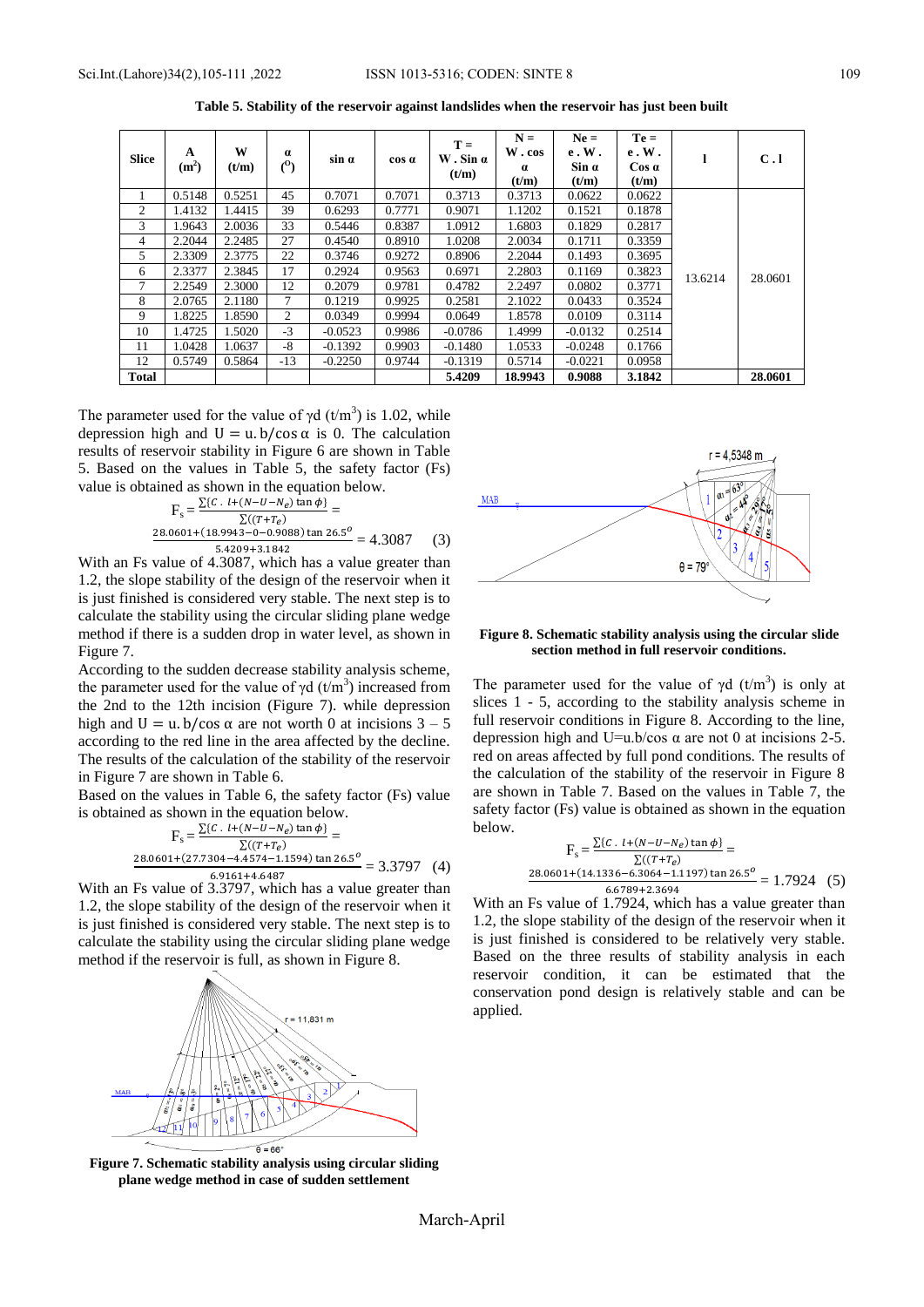| <b>Slice</b> | A<br>(m <sup>2</sup> ) | Yα<br>(t/m <sup>3</sup> ) | W<br>(t/m) | $\bf{a}$<br>(0) | $T =$<br>W.<br>Sin α<br>(t/m) | $N =$<br>W.cos<br>$\alpha$<br>(t/m) | $Ne =$<br>e.W.<br>Sin a<br>(t/m) | $Te =$<br>e. W.<br>$\cos \alpha$<br>(t/m) | depression<br>high<br>(m) | $U =$<br>u.b/cos<br>$\alpha$ | 1      | C.1     |
|--------------|------------------------|---------------------------|------------|-----------------|-------------------------------|-------------------------------------|----------------------------------|-------------------------------------------|---------------------------|------------------------------|--------|---------|
| 1            | 0.514                  | 1.02                      | 0.525      | 45              | 0.371                         | 0.371                               | 0.0622                           | 0.062                                     | $\Omega$                  | $\Omega$                     |        |         |
| 2            | 1.360                  | 1.02                      | 1.387      | 39              | 0.873                         | 1.078                               | 0.1464                           | 0.180                                     | $\Omega$                  | $\Omega$                     |        |         |
|              | 0.051                  | 1.446                     | 0.074      | 39              | 0.046                         | 0.057                               | 0.0078                           | 0.009                                     | $\Omega$                  | $\mathbf{0}$                 |        |         |
| 3            | 1.238                  | 1.02                      | 1.262      | 33              | 0.687                         | 1.059                               | 0.1153                           | 0.177                                     | 0.77                      | 0.844                        |        |         |
|              | 0.726                  | 1.446                     | 1.050      | 33              | 0.572                         | 0.881                               | 0.0959                           | 0.147                                     | $\Omega$                  | $\Omega$                     |        |         |
| 4            | 0.731                  | 1.02                      | 0.745      | 27              | 0.338                         | 0.664                               | 0.0568                           | 0.111                                     | 1.5                       | 1.548                        |        |         |
|              | 1.473                  | 1.446                     | 2.131      | 27              | 0.967                         | 1.899                               | 0.1622                           | 0.318                                     | $\Omega$                  | $\Omega$                     |        |         |
| 5            | 0.239                  | 1.02                      | 0.244      | 22              | 0.091                         | 0.226                               | 0.0154                           | 0.038                                     | 2.08                      | 2.063                        | 13.621 | 28.0601 |
|              | 2.091                  | 1.446                     | 3.025      | 22              | 1.133                         | 2.804                               | 0.1900                           | 0.470                                     | $\overline{0}$            | $\mathbf{0}$                 |        |         |
| 6            | 2.337                  | 1.641                     | 3.836      | 17              | 1.121                         | 3.668                               | 0.1880                           | 0.615                                     | $\Omega$                  | $\Omega$                     |        |         |
| 7            | 2.254                  | 1.641                     | 3.700      | 12              | 0.769                         | 3.619                               | 0.1290                           | 0.606                                     | $\overline{0}$            | $\mathbf{0}$                 |        |         |
| 8            | 2.076                  | 1.641                     | 3.407      | 7               | 0.415                         | 3.382                               | 0.0696                           | 0.567                                     | $\overline{0}$            | $\overline{0}$               |        |         |
| 9            | 1.822                  | 1.641                     | 2.991      | $\overline{2}$  | 0.104                         | 2.989                               | 0.0175                           | 0.501                                     | $\Omega$                  | $\mathbf{0}$                 |        |         |
| 10           | 1.472                  | 1.641                     | 2.416      | $-3$            | $-0.126$                      | 2.413                               | $-0.021$                         | 0.404                                     | $\Omega$                  | $\Omega$                     |        |         |
| 11           | 1.0428                 | 1.6412                    | 1.7114     | $-8$            | $-0.238$                      | 1.694                               | $-0.039$                         | 0.284                                     | $\overline{0}$            | $\mathbf{0}$                 |        |         |
| 12           | 0.5749                 | 1.6412                    | 0.9435     | $-13$           | $-0.212$                      | 0.919                               | $-0.035$                         | 0.154                                     | $\Omega$                  | $\mathbf{0}$                 |        |         |
| <b>Total</b> |                        |                           |            |                 | 6.9161                        | 27.7304                             | 1.1594                           | 4.6487                                    |                           | 4.4574                       |        | 28.0601 |

**Table 6. Stability of the reservoir against landslides in case of sudden subsidence**

**Table 7. Stability of the reservoir against landslides when the reservoir is full**

| <b>Slice</b> | A<br>(m <sup>2</sup> ) | $\gamma_{\rm d}$<br>$(t/m^3)$ | W<br>(t/m) | $\alpha$<br>$\binom{0}{0}$ | $T =$<br>W.<br>$\sin \alpha$<br>(t/m) | $N =$<br>W.cos<br>$\alpha$<br>(t/m) | $Ne =$<br>e. W.<br>$Sin \alpha$<br>(t/m) | $Te =$<br>e.W.<br>Cos a<br>(t/m) | depression<br>high<br>(m) | $U =$<br>u.b/cos<br>$\alpha$ |        | C.1     |  |
|--------------|------------------------|-------------------------------|------------|----------------------------|---------------------------------------|-------------------------------------|------------------------------------------|----------------------------------|---------------------------|------------------------------|--------|---------|--|
|              | 1.153                  | 1.02                          | 1.176      | 63                         | 1.048                                 | 0.534                               | 0.175                                    | 0.089                            | $\Omega$                  | $\theta$                     |        |         |  |
|              | 0.127                  | 1.446                         | 0.184      | 63                         | 0.164                                 | 0.083                               | 0.027                                    | 0.014                            | $\Omega$                  | $\Omega$                     |        |         |  |
| 2            | 1.623                  | 1.02                          | 1.655      | 44                         | 1.150                                 | 1.191                               | 0.192                                    | 0.199                            | $\Omega$                  | $\Omega$                     | 13.621 |         |  |
|              | 0.892                  | 1.446                         | 1.291      | 44                         | 0.897                                 | 0.929                               | 0.150                                    | 0.155                            | 1.08                      | 1.381                        |        |         |  |
| 3            | 1.806                  | 1.02                          | 1.843      | 29                         | 0.893                                 | 1.612                               | 0.149                                    | 0.270                            | $\theta$                  | $\overline{0}$               |        | 28.0601 |  |
|              | 1.339                  | 1.446                         | 1.937      | 29                         | 0.939                                 | 1.694                               | 0.157                                    | 0.284                            | 1.58                      | 1.662                        |        |         |  |
| 4            | 2.008                  | 1.02                          | 2.049      | 17                         | 0.599                                 | 1.959                               | 0.100                                    | 0.328                            | $\theta$                  | $\overline{0}$               |        |         |  |
|              | 1.492                  | 1.446                         | 2.159      | 17                         | 0.631                                 | 2.064                               | 0.105                                    | 0.346                            | 1.76                      | 1.693                        |        |         |  |
| 5            | 1.996                  | 1.02                          | 2.036      | 5                          | 0.177                                 | 2.029                               | 0.029                                    | 0.340                            | $\theta$                  | $\overline{0}$               |        |         |  |
|              | 1.412                  | 1.446                         | 2.043      | 5                          | 0.178                                 | 2.035                               | 0.029                                    | 0.341                            | 1.7                       | 1.570                        |        |         |  |
| <b>Total</b> |                        |                               |            |                            | 6.6789                                | 14.1336                             | 1.1197                                   | 2.3694                           |                           | 6.3064                       |        | 28.0601 |  |

## **IV. CONCLUSION**

This study succeeded in calculating the ideal design flood discharge according to the conditions at the research location, which is between  $0.0847 - 0.7051$  (m<sup>3</sup>/s) for 24 hours for a repetition time of 10 years. The storage volume calculation with the current water level data is +110.00 m. It is obtained at  $34777.5620$  m<sup>3</sup>. The flood discharge that overflows on the spillway building is selected for the flood discharge with a repetition time of 10 years with the type of overflow building of the Ogee type. Based on the calculations that have been made, it is found that the outflow discharge occurs at the 8th hour with a discharge of  $0.2704 \text{ m}^3\text{/s}.$ 

Based on the results of the analysis of the stability of the reservoir against landslides in three conditions, namely the condition of newly built, the condition of the reservoir in the event of a sudden decline, and the condition of the reservoir being filled, significant results were obtained all Fs values were above the safe threshold  $(> 1.2)$ . These results confirm that the study on the design of reservoirs for raw water conservation in educational areas north of Bandar Lampung, particularly in the Unila area, can be realized in a stable condition. With the application of surface water conservation methods as part of rainwater harvesting techniques using ponds, it is hoped to overcome the increasing demand for raw water in the research area. In addition, the conservation pond area is also expected to be a location for flood retention and can recharge unconfined aquifers in the area.

## **V. REFERENCES**

- [1] Rustadi, Darmawan, I. G. B., Haerudin, N., Suharno, and Setiawan, A., "Geophysical approach for assessment of seawater intrusion in the coastal aquifer of Bandar Lampung, Indonesia," *IOP Conf. Series: Materials Science and Engineering*, **1173**: 1–8(2021).
- [2] Foster, T., Brozović, N., and Speir, C., "The buffer value of groundwater when well yield is limited," *Journal of Hydrology*, **547**: (2017).
- [3] Elshall, A. S., Castilla-Rho, J., El-Kadi, A. I., Holley, C., Mutongwizo, T., Sinclair, D., and Ye, M., "Sustainability of Groundwater," *Reference Module in Earth Systems and Environmental Sciences*, (2021).
- [4] Akter, A. and Ahmed, S., "Modeling of groundwater level changes in an urban area," *Sustainable Water Resources Management*, **7**(1): (2021).
- [5] Alfarrah, N. and Walraevens, K., "Groundwater overexploitation and seawater intrusion in coastal areas of arid and semi-arid regions," *Water*, **10**(2): 143(2018).
- [6] Das, S., Maity, P. K., and Das, R., "Remedial Measures for Saline Water Ingression in Coastal Aquifers of South West Bengal in India," *MOJ Ecology & Environmental Sciences*, **3**(1): 16– 24(2018).